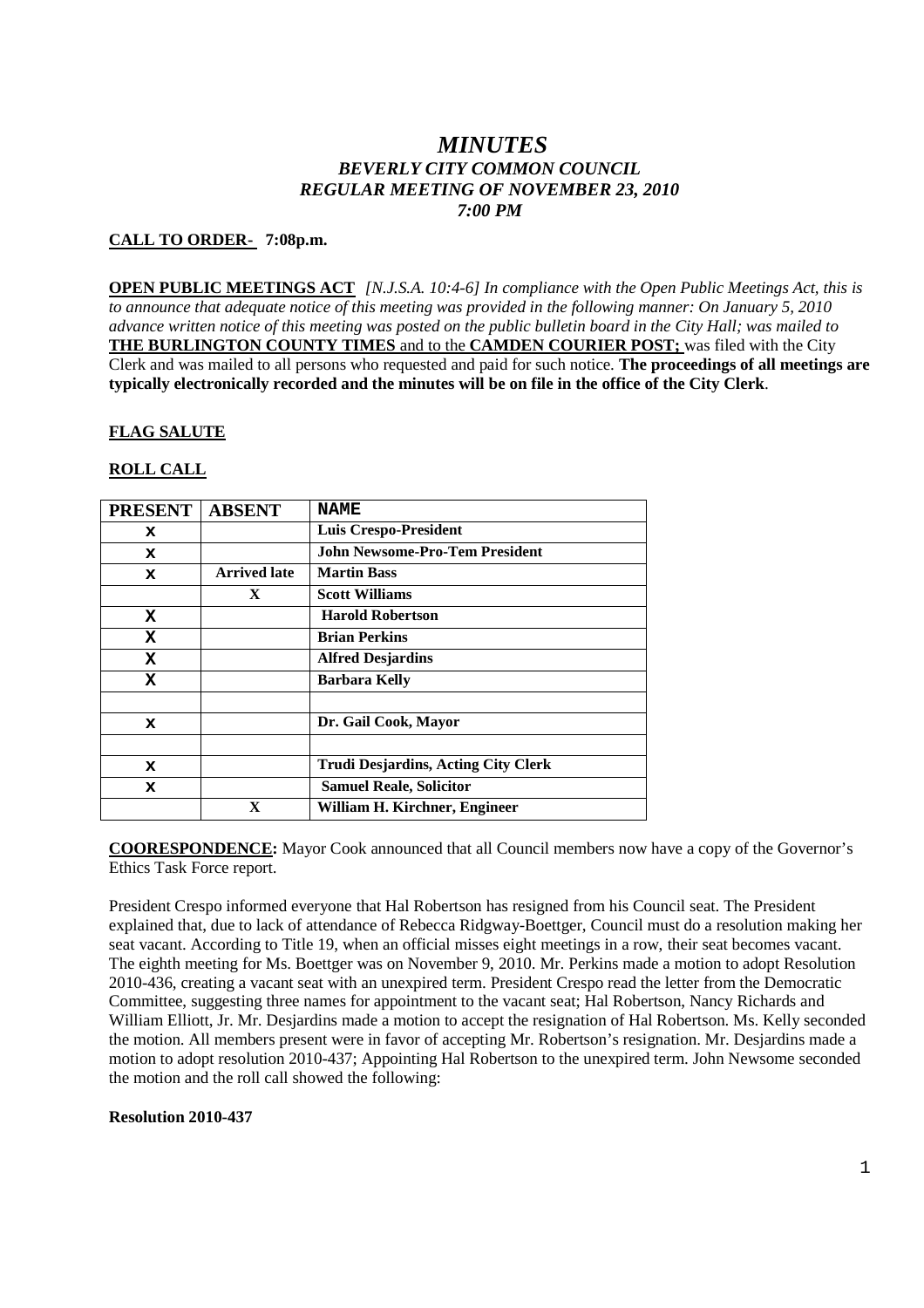| Yes | No | Abst |                                  |
|-----|----|------|----------------------------------|
| X   |    |      | <b>Luis Crespo-President</b>     |
| x   |    |      | <b>John Newsome-Pro-Tem Pres</b> |
|     |    |      | <b>Martin Bass - late</b>        |
|     |    |      | <b>Scott Williams- absent</b>    |
|     |    |      |                                  |
|     |    |      |                                  |
| x   |    |      | <b>Brian Perkins</b>             |
| X   |    |      | <b>Alfred Desjardins</b>         |
|     |    |      | <b>Barbara Kelly</b>             |

All members present were in favor. Solicitor Skip Reale administered the Oath of Office to Hal Robertson.

**CORRESPONDENCE con't:** The Mayor read a message to Council from Donna Snyder, Planning Board Secretary, stating that Ordinance 2010-8 will be reviewed on December 14, 2010. Mayor Cook also announced that there will be orientation for elected officials.

**MINUTES:** Mr. Desjardins made a motion to accept the minutes from the November 9, 2010 meeting. Ms. Kelly seconded the motion and all members present were in favor.

| <b>Minutes</b> |                |      |                                  |
|----------------|----------------|------|----------------------------------|
| Yes            | N <sub>0</sub> | Abst |                                  |
| x              |                |      | Luis Crespo-President            |
| x              |                |      | <b>John Newsome-Pro-Tem Pres</b> |
|                |                |      | <b>Martin Bass - late</b>        |
|                |                |      | <b>Scott Williams- absent</b>    |
| x              |                |      | <b>Harold Robertson</b>          |
| $\mathbf x$    |                |      | <b>Brian Perkins</b>             |
| X              |                |      | <b>Alfred Desjardins</b>         |
| x              |                |      | <b>Barbara Kelly</b>             |

**OLD BUSINESS:** President Crespo opened the meeting to the public for the Public Hearing for Ordinance 2010-9; the Salary Ordinance for non-union Employees. Mr. Robertson stated that he does not like the format. Mr. Newsome stated that they do not like the salary ranges. President Crespo stated that the ordinance can be tabled. Mr. Newsome made a motion to table the Salary Ordinance. Mr. Robertson seconded the motion. The roll call vote showed the following:

#### **Ordinance 2010-9**

| Yes | No | Abst |                                  |
|-----|----|------|----------------------------------|
| X   |    |      | <b>Luis Crespo-President</b>     |
| x   |    |      | <b>John Newsome-Pro-Tem Pres</b> |
|     |    |      | <b>Martin Bass - late</b>        |
|     |    |      | <b>Scott Williams-absent</b>     |
|     |    |      |                                  |
| x   |    |      | <b>Harold Robertson</b>          |
| x   |    |      | <b>Brian Perkins</b>             |
| x   |    |      | <b>Alfred Desjardins</b>         |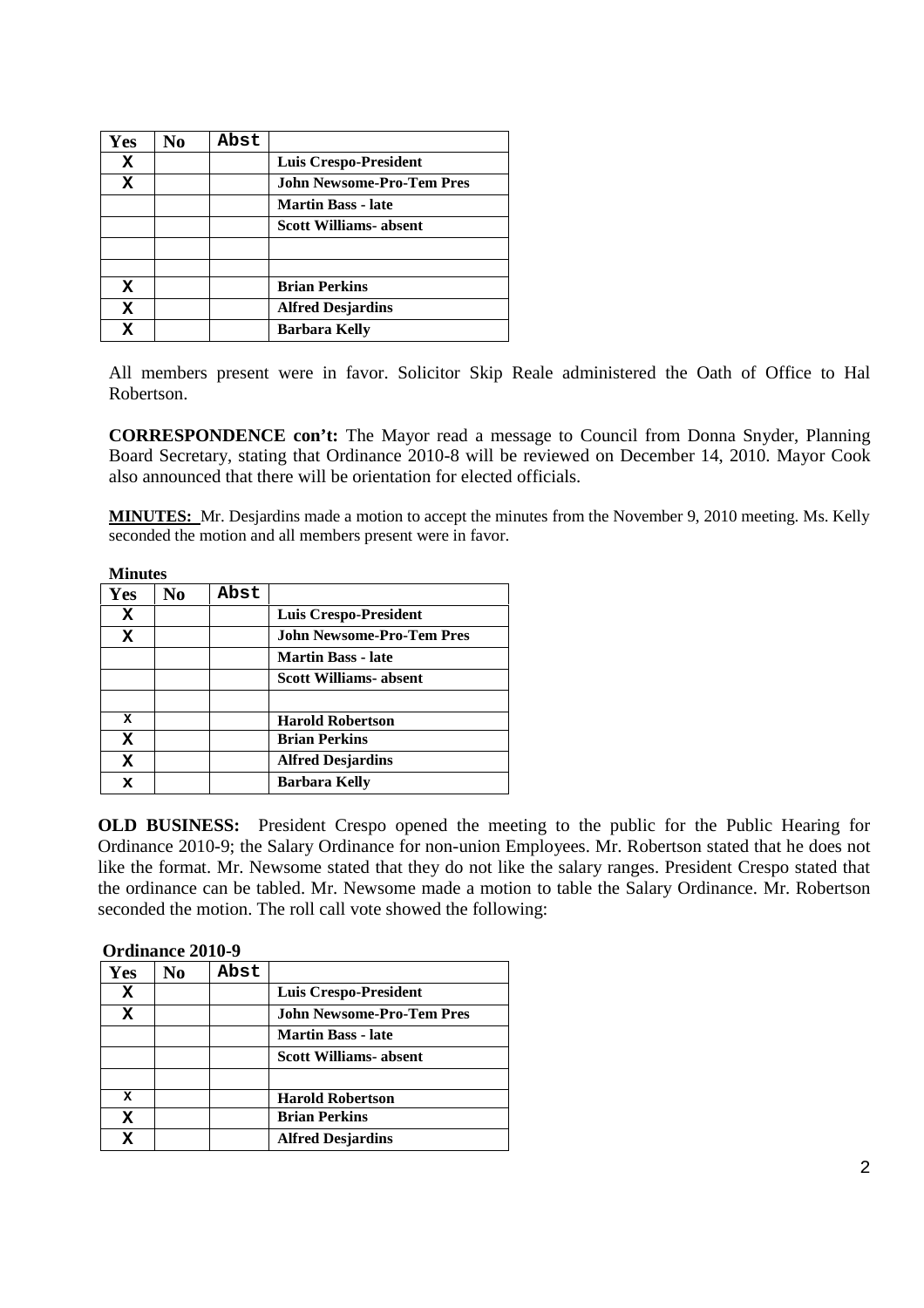|  | <b>Barbara Kelly</b> |
|--|----------------------|
|--|----------------------|

**NEW BUSINESS:** Mr. Newsome made a motion to adopt the following from the Consent Agenda: **Resolution 2010-429:** Subordination Agreement, 615 Walton Avenue **Resolution 2010-432**: Authorizing the Sell-Back of Accumulated Vacation Time **Resolution 2010-433**: Authorizing the Sell-Back of Accumulated Vacation Time **Resolution 2010-434**: Authorizing the Sell-Back of Accumulated Vacation Time Ms. Kelly seconded the motion and the roll call showed the following results:

**Consent Agenda**

| Yes | No | Abst |                                  |
|-----|----|------|----------------------------------|
| x   |    |      | <b>Luis Crespo-President</b>     |
| x   |    |      | <b>John Newsome-Pro-Tem Pres</b> |
|     |    |      | <b>Martin Bass - late</b>        |
|     |    |      | <b>Scott Williams-absent</b>     |
|     |    |      |                                  |
| X   |    |      | <b>Harold Robertson</b>          |
| x   |    |      | <b>Brian Perkins</b>             |
| X   |    |      | <b>Alfred Desjardins</b>         |
| X   |    |      | <b>Barbara Kelly</b>             |

Ms. Kelly made a motion to adopt **Resolution 2010-435, memorializing the Hiring of Donna Snyder as Planning Board Secretary**. Mr. Robertson seconded the motion And the roll call show the following member voting in favor:

|     | 1000100011 <i>1</i> 010 |      |                                  |
|-----|-------------------------|------|----------------------------------|
| Yes | No                      | Abst |                                  |
| x   |                         |      | <b>Luis Crespo-President</b>     |
| x   |                         |      | <b>John Newsome-Pro-Tem Pres</b> |
|     |                         |      | <b>Martin Bass - late</b>        |
|     |                         |      | <b>Scott Williams- absent</b>    |
|     |                         |      |                                  |
| x   |                         |      | <b>Harold Robertson</b>          |
| X   |                         |      | <b>Brian Perkins</b>             |
| x   |                         |      | <b>Alfred Desjardins</b>         |
| x   |                         |      | <b>Barbara Kelly</b>             |

**Resolution 2010-435**

Mr. Robertson made a motion to adopt **Resolution 2010-430: Resolution for Approval of Property / Casualty Policies (JIF)**. Mr. Desjardins seconded the motion with a correction of the date. The roll call results are as follows: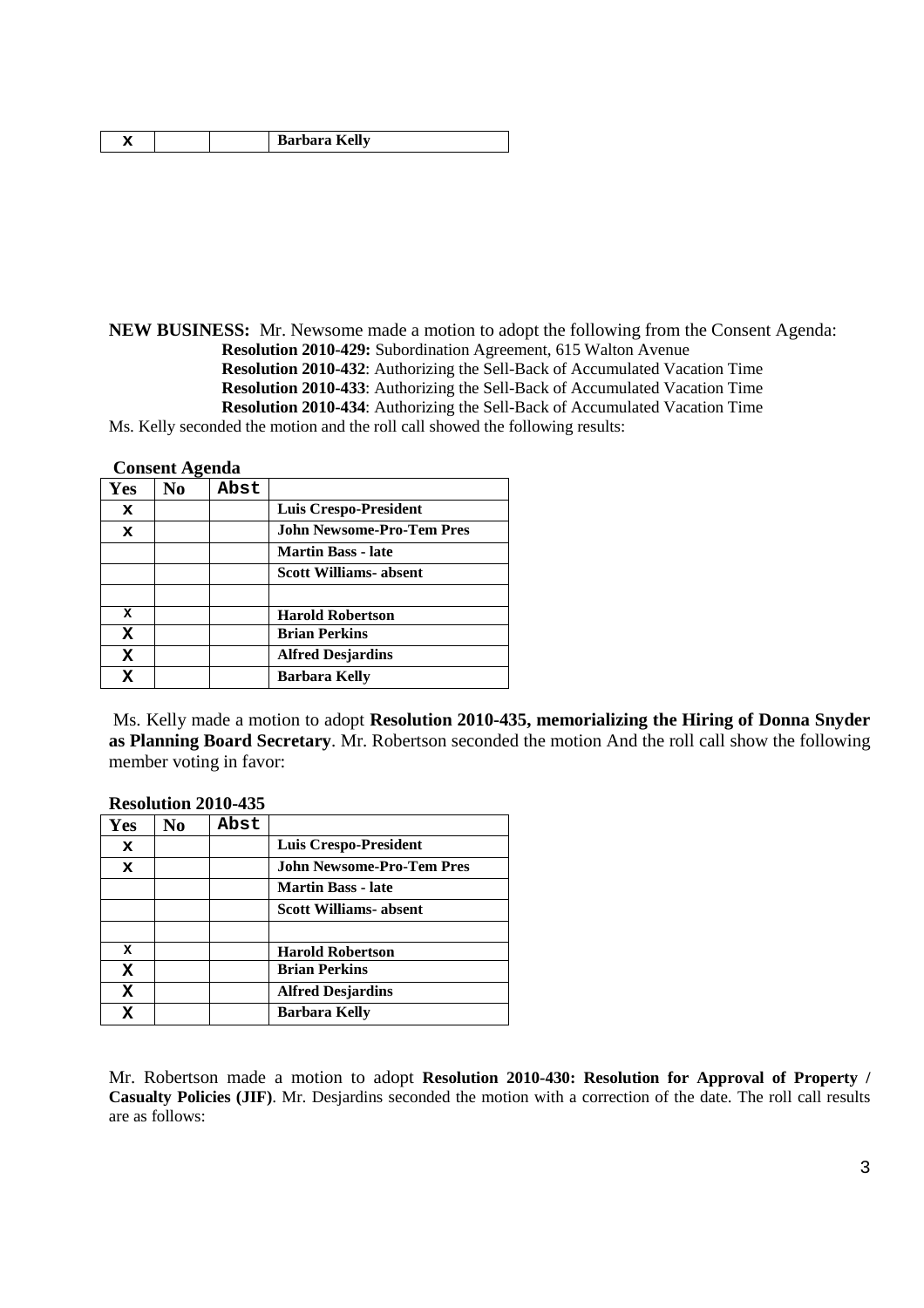#### **Resolution 2010-430**

| Yes | No | Abst |                                  |
|-----|----|------|----------------------------------|
| x   |    |      | Luis Crespo-President            |
| x   |    |      | <b>John Newsome-Pro-Tem Pres</b> |
|     |    |      | <b>Martin Bass - late</b>        |
|     |    |      | <b>Scott Williams- absent</b>    |
|     |    |      |                                  |
| x   |    |      | <b>Harold Robertson</b>          |
| x   |    |      | <b>Brian Perkins</b>             |
| X   |    |      | <b>Alfred Desjardins</b>         |
|     |    |      | <b>Barbara Kelly</b>             |

**SOLICITOR'S REPORT:** Has a matter for Executive Session.

**MAYOR'S REPORT:** The Mayor asked for a moment of silence for the passing of Robert Germer. Mayor Cook spoke about the lovely Veterans Day service and the proclamation. Mayor Cook thanked Ryan and Stacy Atkinson for their work with Sustainable New Jersey.

**ADMINISTRATOR'S REPORT:** Kenneth Gerber stated that he attended the Police Roundtable. Director Gerber added that he finished the Employee Handbook and gave a copy to the Solicitor and the Clerk. The Director stated that there are three videos in the Mayor's Office for all of the employees and the Officials to watch. Director Gerber stated that there are a lot of repairs to do in the playgrounds.

### **COUNCIL REPORTS:**

**Barbara Kelly –** Has a request for help with the Holiday celebration on December 10, 2010. She needs cupcakes, cookies and hot cocoa.

**PUBLIC SESSION:** President Crespo opened the meeting to the Public at 7:43 p.m. Hearing nothing from the Public, the session was closed at 7:43 p.m.

**EXECUTIVE SESSION:** Ms. Kelly made a motion to adopt **Resolution 2010-431, closing the Meeting to the Public for matters of Contractual, Personnel or Possible Litigation**. Mr. Perkins seconded the motion and all members voted in favor. The roll call vote is as follows:

| Yes | No | Abst |                                  |
|-----|----|------|----------------------------------|
| x   |    |      | Luis Crespo-President            |
| x   |    |      | <b>John Newsome-Pro-Tem Pres</b> |
| x   |    |      | <b>Martin Bass - late</b>        |
|     |    |      | <b>Scott Williams- absent</b>    |
|     |    |      |                                  |
| x   |    |      | <b>Harold Robertson</b>          |
| X   |    |      | <b>Brian Perkins</b>             |
| x   |    |      | <b>Alfred Desjardins</b>         |
| x   |    |      | <b>Barbara Kelly</b>             |

**Executive Session, Resolution 2010-431**

After discussion, the President opened the meeting into Regular Session. Mr. Robertson made a motion to adopt **Resolution 2010-439, to hire Donna Snyder as the Deputy City Clerk**, combined with the Planning Board Secretary title. Her wage will be \$22.50 per hour, at 30 hours per week. Mr. Newsome